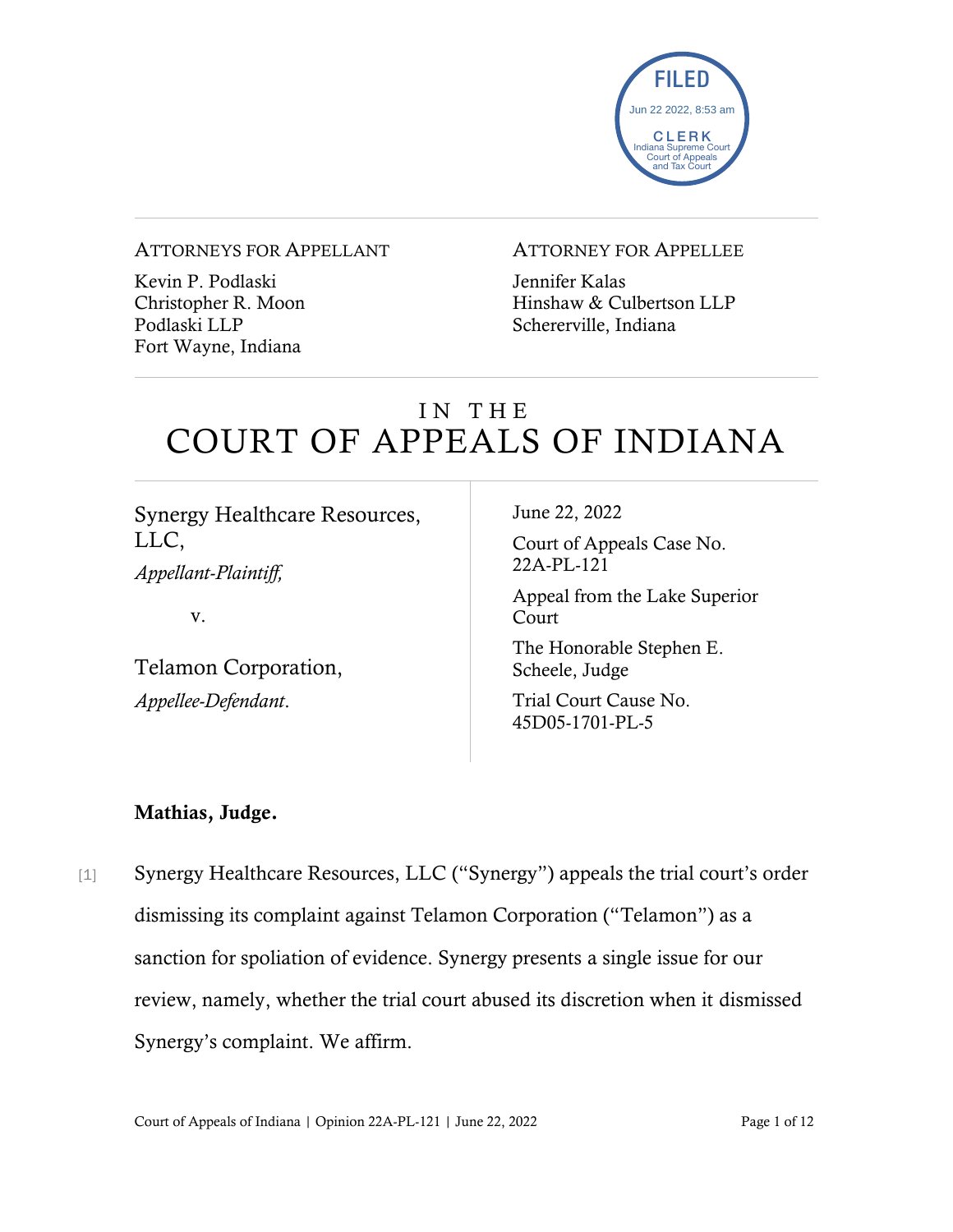## Facts and Procedural History

- [2] In 2006, Synergy started its business as a medical billing software provider. Synergy's software was a server-based application that was loaded locally onto the computers of Synergy's clients, called "PMX3 Legacy" ("the software"). On December 1, 2012, Synergy hired Telamon to convert the software to a webbased application in order to comply with new governmental regulations.
- [3] In early 2014, Telamon realized that it would not be able to finish the software conversion in time for Synergy to comply with a deadline imposed by the applicable governmental regulations. Telamon decided to make a "patch" for the software to "carry [Synergy] over" until the conversion was completed. Appellant's App. Vol. 3 p. 188. However, when a dispute arose over invoices related to the patch, Telamon canceled the parties' contract. Synergy hired a company called Itransition, Inc. to finish the conversion.
- [4] In May 2014, Debra Zandstra, the sole member of Synergy, instructed Joe Zhao, a Telamon representative, to send the source code for the software to Itransition. Zandstra specifically told Zhao not to send the source code to Synergy. In July, prior to the release of the source code to Itransition, Synergy and Telamon executed an agreement entitled "Release of Source Code" ("Release"), which stated as follows:

This Release Agreement ("Agreement") made and entered on this 10th day of July, 2014, between Telamon . . . and Synergy . . . covers the following: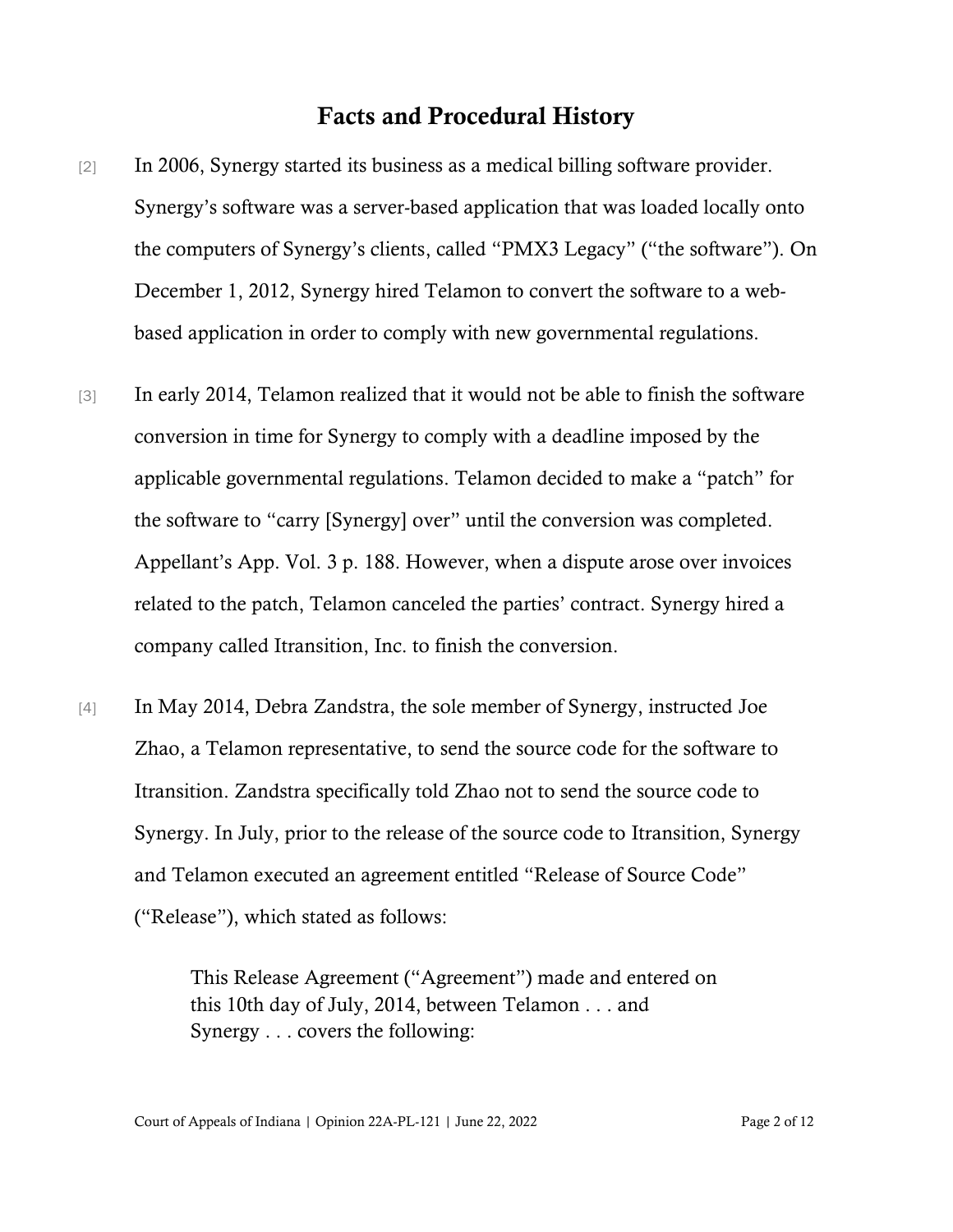WHEREAS, Telamon and Synergy entered into an Agreement for Performance of Services on December 1, 2012, for the development of computer software to be fully owned and used by Synergy for healthcare clients; and

WHEREAS, Related to Article 4 of the Agreement for Performance of Services, Telamon shall provide all programs, source code, instructions, etc. back to Synergy at termination of such agreement.

#### AGREEMENT

NOW THEREFORE, In consideration of the mutual promises herein contained, Telamon and Synergy agree as follows:

1. Error Corrections and Updates. Telamon will provide Synergy with error corrections, bug fixes, [sic] to the software for a period of sixty (60) days from the date of shipment at no additional charge.

2. Telamon will retain a copy of the Source Code in determining if the error/correction [is] needed, based on Telamon's best judgment, [sic] was due to the original code or due to Synergy's designated "transferee of the code" changes. If the error/correction was due to a change made after transfer, then Telamon shall not be responsible to correct/fix the necessary changes and reserves the right to bill Synergy for the time expended to determine the error and to fix the error, if Synergy desires as such.

3. At the end of the sixty (60) day period as mentioned in  $#1$ above, or the end of any work related to bug fixes or error corrections prior to the sixty (60) days, *Telamon will relinquish any/all copy of retained source code and materials to Synergy or its designee*.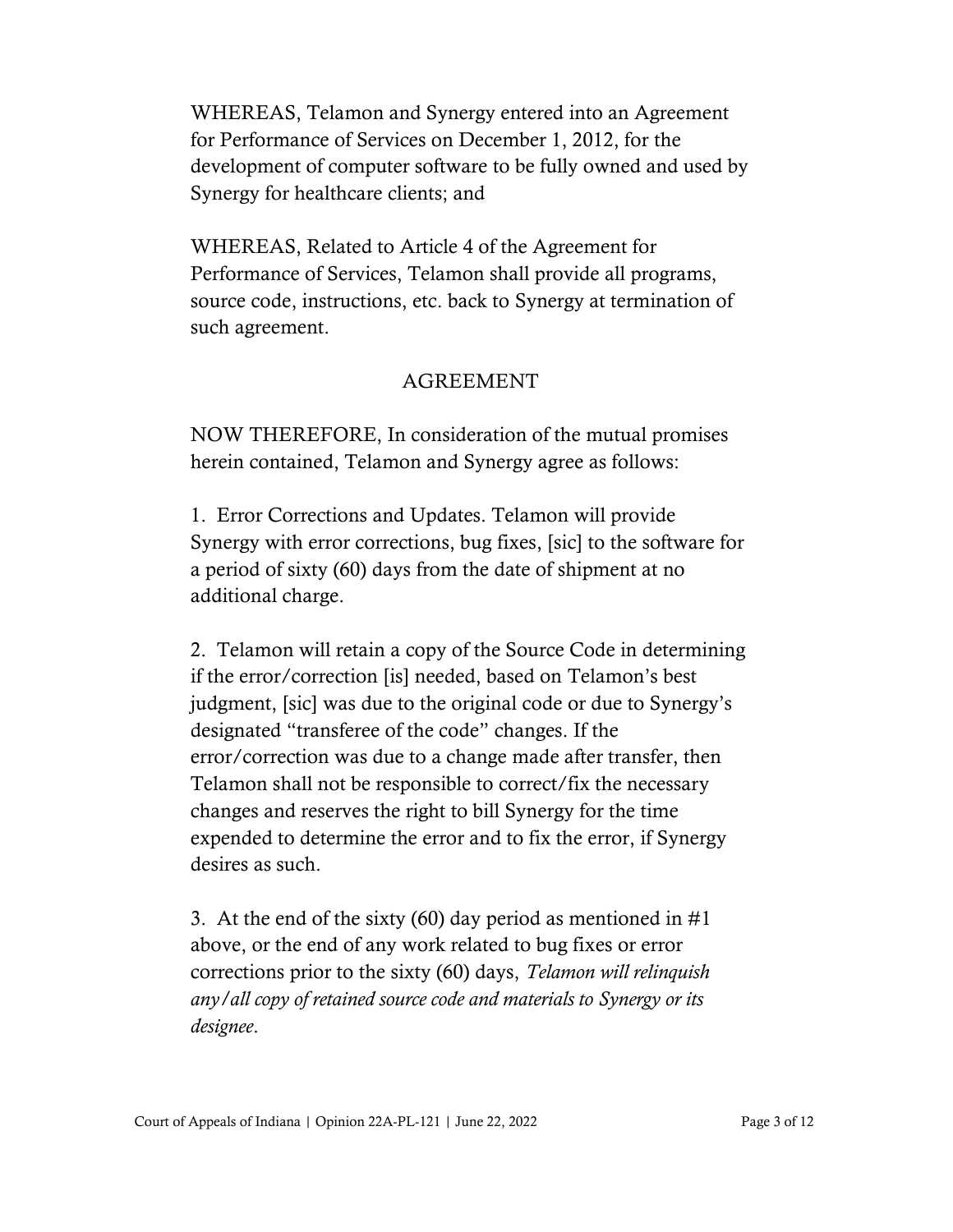Appellant's App. Vol. 4 p. 44 (emphasis added).

- [5] On August 18, an attorney representing Synergy sent a letter to the president of Telamon stating that the software Telamon had provided was "not functioning and was negligently installed or not converted properly." *Id.* at 86. The attorney stated that Synergy had "lost numerous clients and sustained tremendous losses" as a result and that Synergy was "making a claim under the \$500,000.00 insurance policy" required by the terms of the parties' contract. *Id.* at 87.
- [6] On August 25, Telamon sent the source code to Itransition per Synergy's instructions. Telamon did not retain a copy of the source code. Itransition informed Zandstra that "the web-based [code] was approximately 75 percent done," and Itransition attempted to finish the software conversion by modifying the source code provided by Telamon. Appellant's App. Vol. 3 p. 71. By January 2015, Synergy "ran out of money" to continue to pay Itransition to work on the software conversion, and Synergy went out of business. *Id.* at 70.
- [7] On September 7, 2016, Synergy filed a complaint against Telamon, which it later amended, alleging breach of contract and seeking compensatory and punitive damages. Telamon filed an answer and counterclaims alleging breach of contract and unjust enrichment.
- [8] In the course of discovery, Telamon requested a copy of the version of the source code for the web-based software that Telamon had delivered to Itransition in 2014 ("as-delivered source code"). In 2018, during her deposition, Zandstra testified that the source code was located in Belarus. When asked why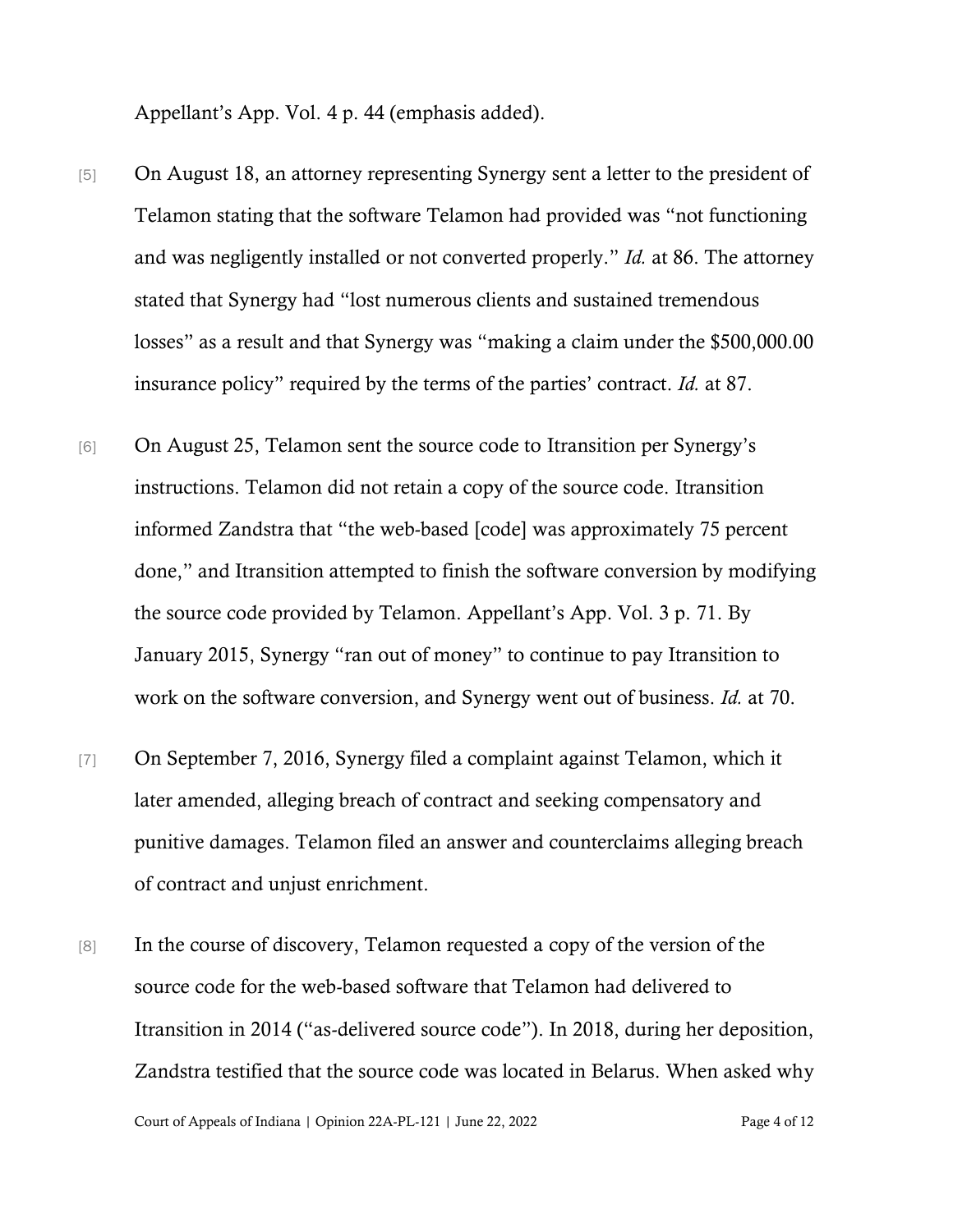she did not have it, she stated, "Where am I going to put it? It's very secure there." Appellant's App. Vol. 4 p. 24. Accordingly, in July 2019, Telamon sent a nonparty request for production of documents to Itransition, including a request for "all versions of source code received by Itransition from Synergy or Telamon[.]" *Id.* at 83. However, "the only version of the web-based software that Itransition had in its possession at [that time]" was a version Itransition had modified. *Id.* at 53.

[9] After Telamon realized that Synergy had not retained a copy of the as-delivered source code, Telamon filed a "Motion for Sanctions Due to Spoliation of Evidence." Appellant's App. Vol. 2 p. 29. In the motion, Telamon stated that, because Synergy's breach of contract claim alleges that Telamon created and delivered a "deficient source code[,] . . . the state and quality of the source code delivered by Telamon is central" to Synergy's claims. *Id.* Telamon claimed that Synergy had a duty to preserve the as-delivered source code when, in August 2014, Synergy had "retained an attorney who sent a demand letter to Telamon" alleging that the software was deficient. *Id.* at 33. Telamon alleged that Synergy had "required Telamon to relinquish the only copy [of the as-delivered source code] it had in its possession." *Id.* at 30. And Telamon alleged that "Synergy's conduct severely prejudices Telamon because the only objective contemporaneous evidence of the work Telamon performed for Synergy is the source code and that evidence no longer exists – nor can it be recreated." *Id.* In support of its motion, Telamon submitted eleven exhibits to the trial court.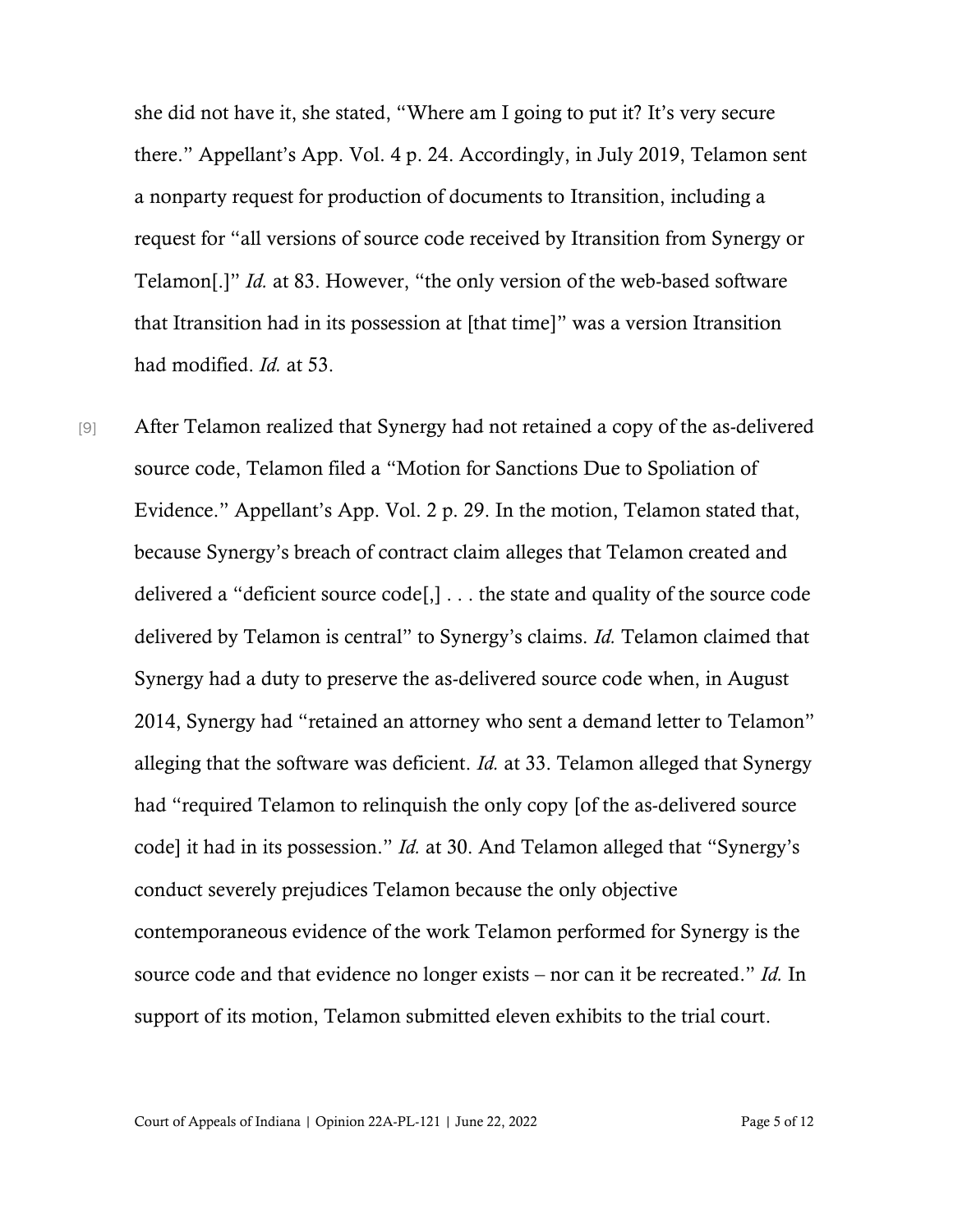- [10] Synergy filed a response in opposition to the motion to dismiss with supporting exhibits. Synergy argued that it had never been in possession of the as-delivered source code and, therefore, did not have a duty to preserve it. Synergy asserted that Telamon breached the parties' contract when it did not return a copy of the source code to Synergy upon the termination of the parties' contract. And Synergy asserted further that Telamon had a duty to retain a copy of the asdelivered source code.
- [11] Following a hearing, the trial court granted Telamon's motion and dismissed Synergy's complaint. The trial court found that Synergy "had a duty to preserve the subject evidence, the subject evidence was negligently destroyed and is no longer available to the parties, [and] the resulting prejudice to [Telamon] is severe[.]" *Id.* at 19. Because Telamon's counterclaim against Synergy is still a live claim, the trial court stated in its order that "there is no just reason for delay, and this is a final judgment pursuant to Trial Rule 54(B)[.]" *Id.* at 20. This appeal ensued.

## Discussion and Decision

[12] Synergy contends that the trial court abused its discretion when it dismissed its complaint. Our standard of review is well settled:

> "Spoliation is a particular discovery abuse that involves the intentional or negligent destruction, mutilation, alteration, or concealment of physical evidence." *[Popovich v. Ind. Dep](https://www.westlaw.com/Document/If176d804402611e490d4edf60ce7d742/View/FullText.html?transitionType=Default&contextData=(sc.Default)&VR=3.0&RS=da3.0&fragmentIdentifier=co_pp_sp_7902_410)'t of State [Revenue](https://www.westlaw.com/Document/If176d804402611e490d4edf60ce7d742/View/FullText.html?transitionType=Default&contextData=(sc.Default)&VR=3.0&RS=da3.0&fragmentIdentifier=co_pp_sp_7902_410)*[, 17 N.E.3d 405, 410 \(Ind. Tax Ct. 2014\).](https://www.westlaw.com/Document/If176d804402611e490d4edf60ce7d742/View/FullText.html?transitionType=Default&contextData=(sc.Default)&VR=3.0&RS=da3.0&fragmentIdentifier=co_pp_sp_7902_410) We vest trial courts with wide discretion in dealing with discovery matters and will reverse a trial court's decision regarding discovery only for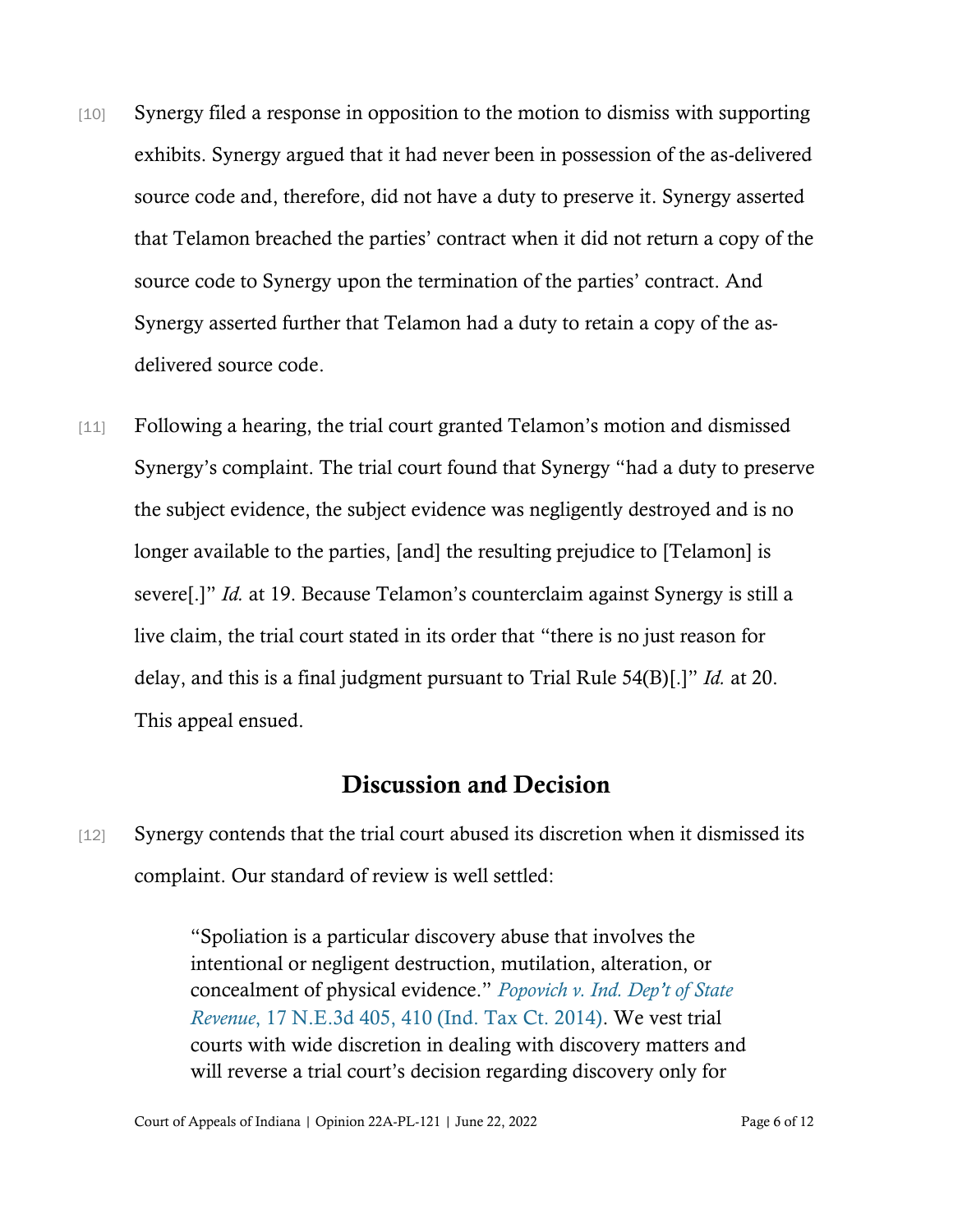an abuse of discretion. *[WESCO Distribs., Inc. v. ArcelorMittal Ind.](https://www.westlaw.com/Document/Ia81dbec269c611e49488c8f438320c70/View/FullText.html?transitionType=Default&contextData=(sc.Default)&VR=3.0&RS=cblt1.0)  Harbor LLC*[, 23 N.E.3d 682, 703 \(Ind. Ct. App. 2014\),](https://www.westlaw.com/Document/Ia81dbec269c611e49488c8f438320c70/View/FullText.html?transitionType=Default&contextData=(sc.Default)&VR=3.0&RS=cblt1.0) *trans. [dismissed](https://www.westlaw.com/Document/Ia81dbec269c611e49488c8f438320c70/View/FullText.html?transitionType=Default&contextData=(sc.Default)&VR=3.0&RS=cblt1.0)*. We will find an abuse of discretion only if it is clearly against the logic and circumstances before the court, or when the trial court has misinterpreted the law. *[Prime Mortg. USA, Inc. v.](https://www.westlaw.com/Document/Ia3162830115a11ddb7e483ba170699a5/View/FullText.html?transitionType=Default&contextData=(sc.Default)&VR=3.0&RS=da3.0&fragmentIdentifier=co_pp_sp_578_648)  Nichols*[, 885 N.E.2d 628, 648](https://www.westlaw.com/Document/Ia3162830115a11ddb7e483ba170699a5/View/FullText.html?transitionType=Default&contextData=(sc.Default)&VR=3.0&RS=da3.0&fragmentIdentifier=co_pp_sp_578_648)–[49 \(Ind. Ct. App. 2008\).](https://www.westlaw.com/Document/Ia3162830115a11ddb7e483ba170699a5/View/FullText.html?transitionType=Default&contextData=(sc.Default)&VR=3.0&RS=da3.0&fragmentIdentifier=co_pp_sp_578_648)

*[N. Ind. Pub. Serv. Co. v. Aqua Env](https://www.westlaw.com/Document/I807e46e0522f11e88808c81b5a222cba/View/FullText.html?transitionType=Default&contextData=(sc.Default)&VR=3.0&RS=da3.0&fragmentIdentifier=co_pp_sp_7902_300)'t Container Corp.*, 102 N.E.3d 290, 300–[01 \(Ind.](https://www.westlaw.com/Document/I807e46e0522f11e88808c81b5a222cba/View/FullText.html?transitionType=Default&contextData=(sc.Default)&VR=3.0&RS=da3.0&fragmentIdentifier=co_pp_sp_7902_300)  [Ct. App. 2018\).](https://www.westlaw.com/Document/I807e46e0522f11e88808c81b5a222cba/View/FullText.html?transitionType=Default&contextData=(sc.Default)&VR=3.0&RS=da3.0&fragmentIdentifier=co_pp_sp_7902_300)

[13] A party raising a claim of spoliation must prove that (1) there was a duty to preserve the evidence, and (2) the alleged spoliator either negligently or intentionally destroyed, mutilated, altered, or concealed the evidence. *[Id.](https://www.westlaw.com/Document/I807e46e0522f11e88808c81b5a222cba/View/FullText.html?transitionType=Default&contextData=(sc.Default)&VR=3.0&RS=da3.0&fragmentIdentifier=co_pp_sp_7902_301)* [at](https://www.westlaw.com/Document/I807e46e0522f11e88808c81b5a222cba/View/FullText.html?transitionType=Default&contextData=(sc.Default)&VR=3.0&RS=da3.0&fragmentIdentifier=co_pp_sp_7902_301)  [301.](https://www.westlaw.com/Document/I807e46e0522f11e88808c81b5a222cba/View/FullText.html?transitionType=Default&contextData=(sc.Default)&VR=3.0&RS=da3.0&fragmentIdentifier=co_pp_sp_7902_301) "The duty to preserve evidence occurs when a first-party claimant 'knew, or at the very least, should have known, that litigation was possible, if not probable.'" *Golden Corral Corp. v. Lenart*[, 127 N.E.3d 1205, 1217 \(Ind. Ct. App.](https://www.westlaw.com/Document/I4cc9e00092c211e998e8870e22e55653/View/FullText.html?transitionType=Default&contextData=(sc.Default)&VR=3.0&RS=da3.0&fragmentIdentifier=co_pp_sp_7902_1217)  [2019\)](https://www.westlaw.com/Document/I4cc9e00092c211e998e8870e22e55653/View/FullText.html?transitionType=Default&contextData=(sc.Default)&VR=3.0&RS=da3.0&fragmentIdentifier=co_pp_sp_7902_1217) (quoting *[Aqua Env't Container Corp.](https://www.westlaw.com/Document/I807e46e0522f11e88808c81b5a222cba/View/FullText.html?transitionType=Default&contextData=(sc.Default)&VR=3.0&RS=da3.0&fragmentIdentifier=co_pp_sp_7902_301)*, 102 N.E.3d at [301\)](https://www.westlaw.com/Document/I807e46e0522f11e88808c81b5a222cba/View/FullText.html?transitionType=Default&contextData=(sc.Default)&VR=3.0&RS=da3.0&fragmentIdentifier=co_pp_sp_7902_301), *[trans. denied](https://www.westlaw.com/Document/I4cc9e00092c211e998e8870e22e55653/View/FullText.html?transitionType=Default&contextData=(sc.Default)&VR=3.0&RS=cblt1.0)*. "Our Supreme Court has recognized that '[t]he intentional or negligent destruction or spoliation of evidence cannot be condoned and threatens the very integrity of our judicial system.'" *Aqua Env['t Container Corp.](https://www.westlaw.com/Document/I807e46e0522f11e88808c81b5a222cba/View/FullText.html?transitionType=Default&contextData=(sc.Default)&VR=3.0&RS=da3.0&fragmentIdentifier=co_pp_sp_7902_302)*, 102 N.E.3d [at 302](https://www.westlaw.com/Document/I807e46e0522f11e88808c81b5a222cba/View/FullText.html?transitionType=Default&contextData=(sc.Default)&VR=3.0&RS=da3.0&fragmentIdentifier=co_pp_sp_7902_302) (quoting *[Gribben v. Wal-Mart Stores, Inc.](https://www.westlaw.com/Document/Ib65dbfdfd45b11d99439b076ef9ec4de/View/FullText.html?transitionType=Default&contextData=(sc.Default)&VR=3.0&RS=da3.0&fragmentIdentifier=co_pp_sp_578_354)*[, 824 N.E.2d 349, 354 \(Ind. 2005\)\)](https://www.westlaw.com/Document/Ib65dbfdfd45b11d99439b076ef9ec4de/View/FullText.html?transitionType=Default&contextData=(sc.Default)&VR=3.0&RS=da3.0&fragmentIdentifier=co_pp_sp_578_354). "[A] trial court has broad discretion to redress spoliation of evidence; its power to sanction spoliation is derived from its broad and inherent discretionary powers to issue evidentiary rulings and to manage the orderly and expeditious disposition of cases." *[Id.](https://www.westlaw.com/Document/I807e46e0522f11e88808c81b5a222cba/View/FullText.html?transitionType=Default&contextData=(sc.Default)&VR=3.0&RS=da3.0)*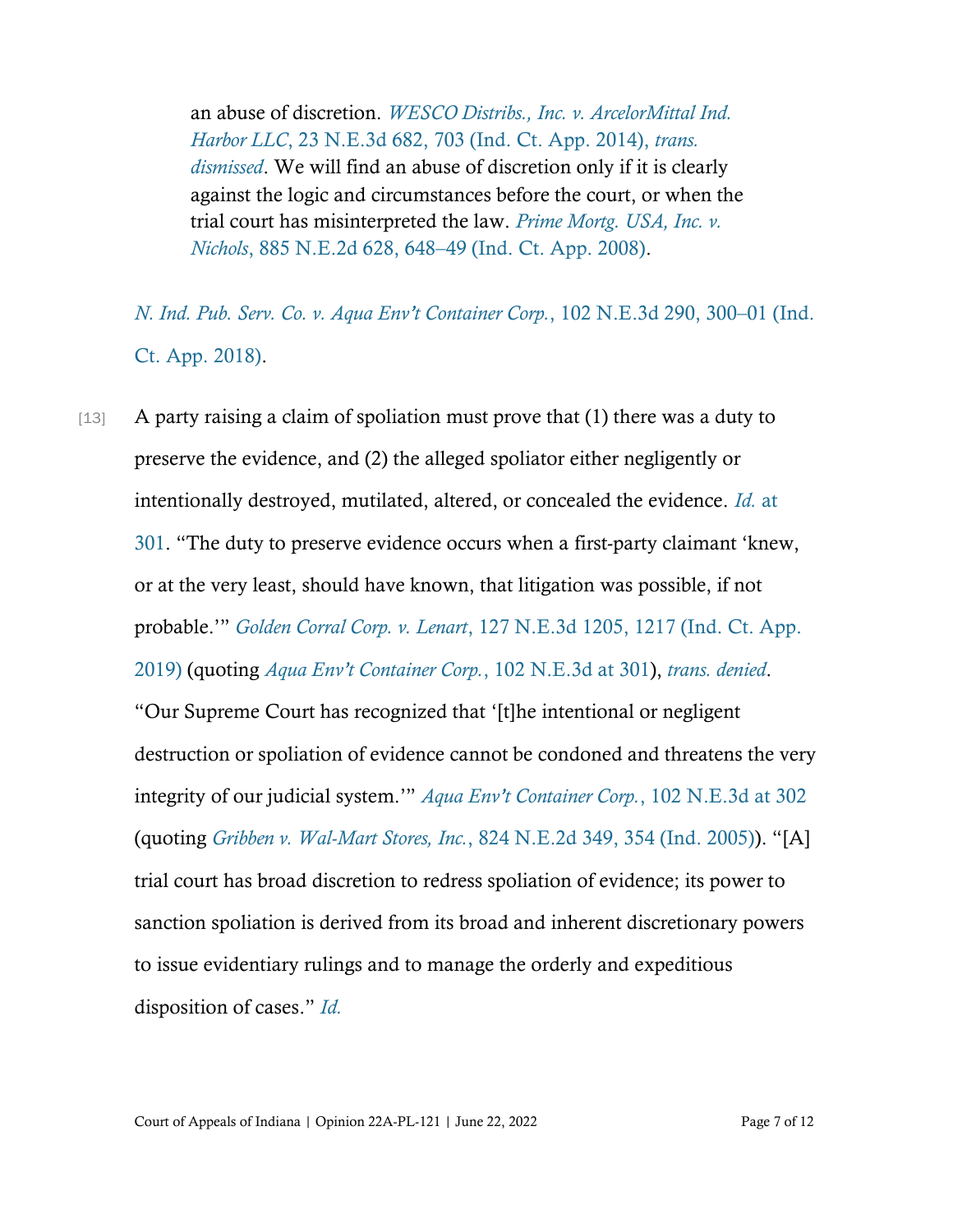[Indiana Trial Rule 37\(B\)](https://www.westlaw.com/Document/N902E609071B511DC973ED4B49D12FDE5/View/FullText.html?transitionType=Default&contextData=(sc.Default)&VR=3.0&RS=da3.0) also authorizes trial courts to respond to discovery violations with such sanctions "as are just," which may include, among others, ordering that designated facts be taken as established, prohibiting the introduction of evidence, *dismissal of all or any part of an action*, rendering a judgment by default against a disobedient party, and payment of reasonable expenses including attorney fees.

*Id.* [at 302](https://www.westlaw.com/Document/I807e46e0522f11e88808c81b5a222cba/View/FullText.html?transitionType=Default&contextData=(sc.Default)&VR=3.0&RS=da3.0&fragmentIdentifier=co_pp_sp_7902_302)–[03](https://www.westlaw.com/Document/I807e46e0522f11e88808c81b5a222cba/View/FullText.html?transitionType=Default&contextData=(sc.Default)&VR=3.0&RS=da3.0&fragmentIdentifier=co_pp_sp_7902_302) (emphasis added).

- [14] Here, Synergy contends that the trial court abused its discretion when it found that it had spoliated evidence because: (1) Synergy could not have had a duty to preserve the as-delivered source code when it never had it in its possession; (2) Synergy did not know that litigation was possible in August 2014 when its attorney wrote a letter to Telamon seeking compensation for the allegedly deficient software conversion; and (3) there is no evidence that it either negligently or intentionally destroyed the as-delivered source code. Notably, Synergy does not dispute the trial court's finding that the prejudice to Telamon as a result of the spoliated evidence is "severe."<sup>1</sup> Appellant's App. Vol. 2 p. 19.
- [15] First, contrary to Synergy's contention that it cannot be charged with preserving what it never had in its possession, this Court has stated that a party with a duty

 $<sup>1</sup>$  In the Summary of the Argument section of its brief, Synergy alleges that Telamon "seeks to create false</sup> prejudice" when it argues that the as-delivered source code cannot be recreated. Appellant's Br. p. 12. But Synergy does not make that argument in the Argument section of its brief. As such, the issue is waived. Waiver notwithstanding, Telamon presented expert testimony that the as-delivered source code could not be recreated using the source code as modified by Itransition. And it is undisputed that the as-delivered source code is critical to this litigation, thus the prejudice to Telamon is clear.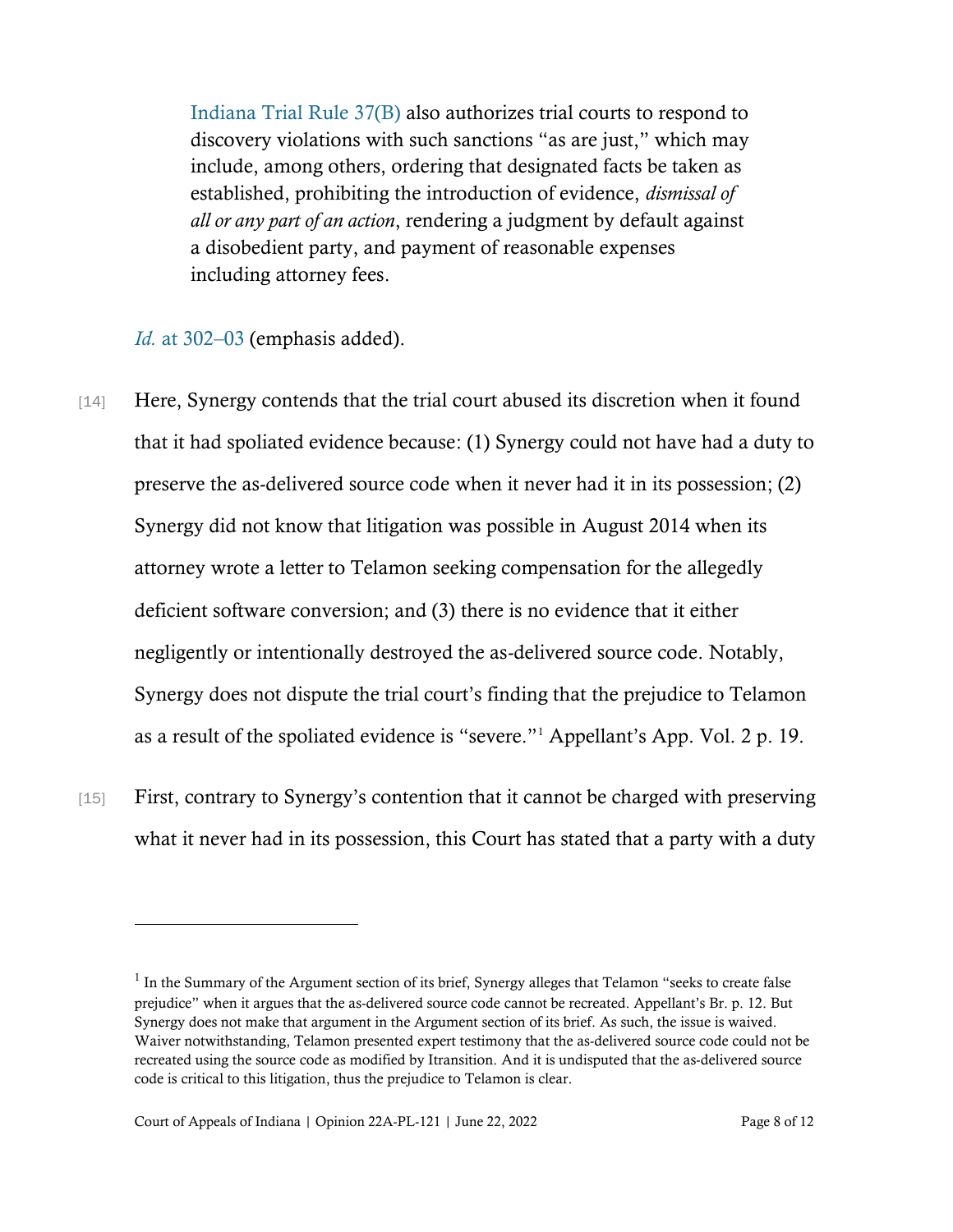to preserve evidence in the possession of a third party may bear responsibility for spoliation of evidence. In *[Aqua Environmental Container Corp.](https://www.westlaw.com/Document/I807e46e0522f11e88808c81b5a222cba/View/FullText.html?transitionType=Default&contextData=(sc.Default)&VR=3.0&RS=da3.0)*, when the plaintiff's building was damaged in a fire, the Fire Marshal told the plaintiff ("Aqua") that a faulty furnace may have caused the fire.  $102$  N.E.3d at 293. Aqua hired Xtreme Contractors to clean up the site, and some or all of the furnace was set aside and stored pending litigation. However, after years of discovery, Aqua learned that certain relevant parts of the furnace had not been preserved. On appeal, we affirmed the trial court's denial of the defendant's motion for default judgment for spoliation of evidence, but we noted that, "even if it was Xtreme that failed to save all the furnace parts, Aqua may not avoid its duty to preserve the furnace." 2 *[Id.](https://www.westlaw.com/Document/I807e46e0522f11e88808c81b5a222cba/View/FullText.html?transitionType=Default&contextData=(sc.Default)&VR=3.0&RS=da3.0&fragmentIdentifier=co_pp_sp_7902_301)* [at 301 n.8.](https://www.westlaw.com/Document/I807e46e0522f11e88808c81b5a222cba/View/FullText.html?transitionType=Default&contextData=(sc.Default)&VR=3.0&RS=da3.0&fragmentIdentifier=co_pp_sp_7902_301) Likewise, here, where Synergy directed Telamon to deliver the source code to Itransition, Synergy may not avoid its duty to preserve the evidence.<sup>3</sup>

 $2$  In support of its assertion that Synergy could not have spoliated the evidence because only Itransition had possession of the as-delivered source code, Synergy relies on a selective interpretation of relevant case law. Appellant's Br. p. 21. As our Supreme Court stated in *[Cahoon v. Cummings](https://www.westlaw.com/Document/I42d39c26d3a111d99439b076ef9ec4de/View/FullText.html?transitionType=Default&contextData=(sc.Default)&VR=3.0&RS=cblt1.0)*, "'In Indiana, the *exclusive possession* of facts or evidence by a party, coupled with the suppression of the facts or evidence by that party, may result in an inference that the production of the evidence would be against the interest of the party which suppresses it.'" [734 N.E.2d 535, 545 \(Ind. 2000\)](https://www.westlaw.com/Document/I42d39c26d3a111d99439b076ef9ec4de/View/FullText.html?transitionType=Default&contextData=(sc.Default)&VR=3.0&RS=cblt1.0) (quoting *[Porter v. Irvin's Interstate Brick & Block Co.](https://www.westlaw.com/Document/Ie4e66e56d3ad11d98ac8f235252e36df/View/FullText.html?transitionType=Default&contextData=(sc.Default)&VR=3.0&RS=da3.0&fragmentIdentifier=co_pp_sp_578_1364)*, [691](https://www.westlaw.com/Document/Ie4e66e56d3ad11d98ac8f235252e36df/View/FullText.html?transitionType=Default&contextData=(sc.Default)&VR=3.0&RS=da3.0&fragmentIdentifier=co_pp_sp_578_1364)  [N.E.2d 1363, 1364-65 \(Ind. Ct. App. 1998\)\)](https://www.westlaw.com/Document/Ie4e66e56d3ad11d98ac8f235252e36df/View/FullText.html?transitionType=Default&contextData=(sc.Default)&VR=3.0&RS=da3.0&fragmentIdentifier=co_pp_sp_578_1364) (emphasis added). In light of our discussion in *[Aqua](https://www.westlaw.com/Document/I807e46e0522f11e88808c81b5a222cba/View/FullText.html?transitionType=Default&contextData=(sc.Default)&VR=3.0&RS=da3.0)  [Environmental](https://www.westlaw.com/Document/I807e46e0522f11e88808c81b5a222cba/View/FullText.html?transitionType=Default&contextData=(sc.Default)&VR=3.0&RS=da3.0)*, it is clear that "exclusive" in this context simply means that one party has the evidence while the other parties do not. In other words, here, where Synergy directed Telamon to deliver the source code to Synergy's designee Itransition and Telamon was contractually bound to relinquish all copies of the source code in its possession, Synergy's possession was exclusive vis-à-vis Telamon.

<sup>&</sup>lt;sup>3</sup> We reject Synergy's assertion that Telamon breached the parties' contract when it did not deliver the source code directly to Synergy and did not retain a copy of the code. As Telamon points out, pursuant to the Release, Telamon was "required to 'relinquish any/all cop[ies] of retained source code and materials to Synergy or its designee'" at the conclusion of a sixty-day "error correction period." Appellee's Br. pp. 13–14 (citing Appellant's App. Vol. 4 p. 44). Thus, Telamon complied with the Release when it delivered the source code to Itransition at Zandstra's direction without also retaining a copy.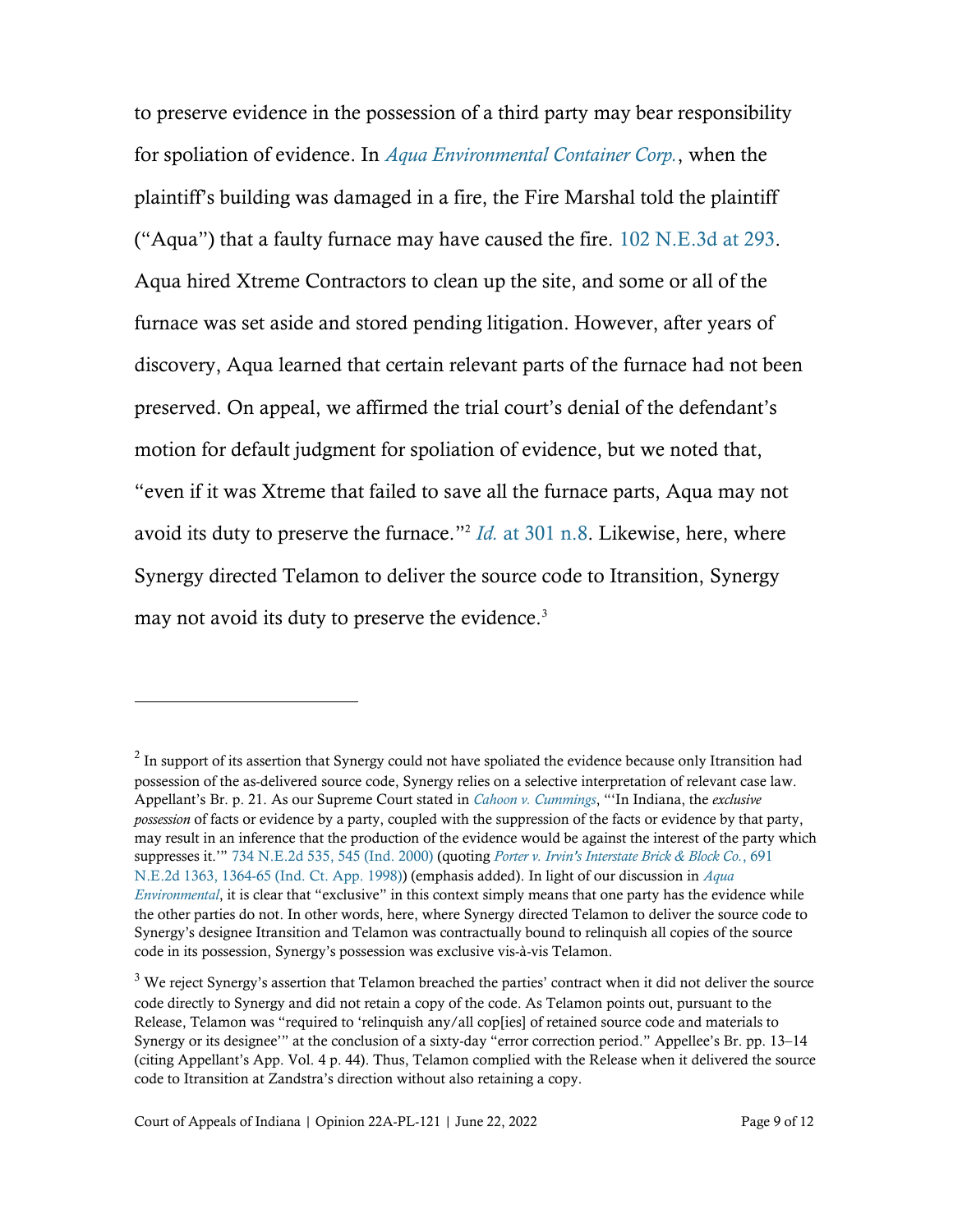- [16] Second, with respect to Synergy's attorney's August 2014 letter to Telamon, that letter included an explicit demand for compensation because the software was "not functioning and was negligently installed or not converted properly." Appellant's App. Vol. 4 p. 86. We hold that, at that time, Synergy knew or should have known that litigation was possible, if not probable, and that the asdelivered source code would be relevant evidence. *See [Golden Corral Corp.](https://www.westlaw.com/Document/I4cc9e00092c211e998e8870e22e55653/View/FullText.html?transitionType=Default&contextData=(sc.Default)&VR=3.0&RS=da3.0&fragmentIdentifier=co_pp_sp_7902_1217)*[, 127](https://www.westlaw.com/Document/I4cc9e00092c211e998e8870e22e55653/View/FullText.html?transitionType=Default&contextData=(sc.Default)&VR=3.0&RS=da3.0&fragmentIdentifier=co_pp_sp_7902_1217)  [N.E.3d](https://www.westlaw.com/Document/I4cc9e00092c211e998e8870e22e55653/View/FullText.html?transitionType=Default&contextData=(sc.Default)&VR=3.0&RS=da3.0&fragmentIdentifier=co_pp_sp_7902_1217) at 1217. Thus, Synergy was on notice in August 2014 that it had a duty to preserve the as-delivered source code.
- [17] Third, Synergy is correct that the evidence does not show that it intentionally destroyed the as-delivered source code. But Synergy ignores the evidence that it was negligent by omission when it failed to direct Itransition to preserve that code when litigation became likely. The parties' Release explicitly called for Telamon to deliver "any/all cop[ies]" of the source code to Synergy "or its designee" after the error correction period. Appellant's App. Vol. 4 p. 44. Thus, when, in August 2014, Synergy instructed Telamon to deliver the code to Itransition, Synergy knew that Telamon would no longer retain a copy of the source code. And when the litigation became likely that same month, Synergy should have directed Itransition to retain a copy of the as-delivered source code. Synergy states that, "[a]s she explicitly testified," Zandstra "*assumed* the PMX3 source code was safe with Itransition in Belarus." Appellant's Br. p. 21 (emphasis added). But, as we now know, that was not a safe assumption. We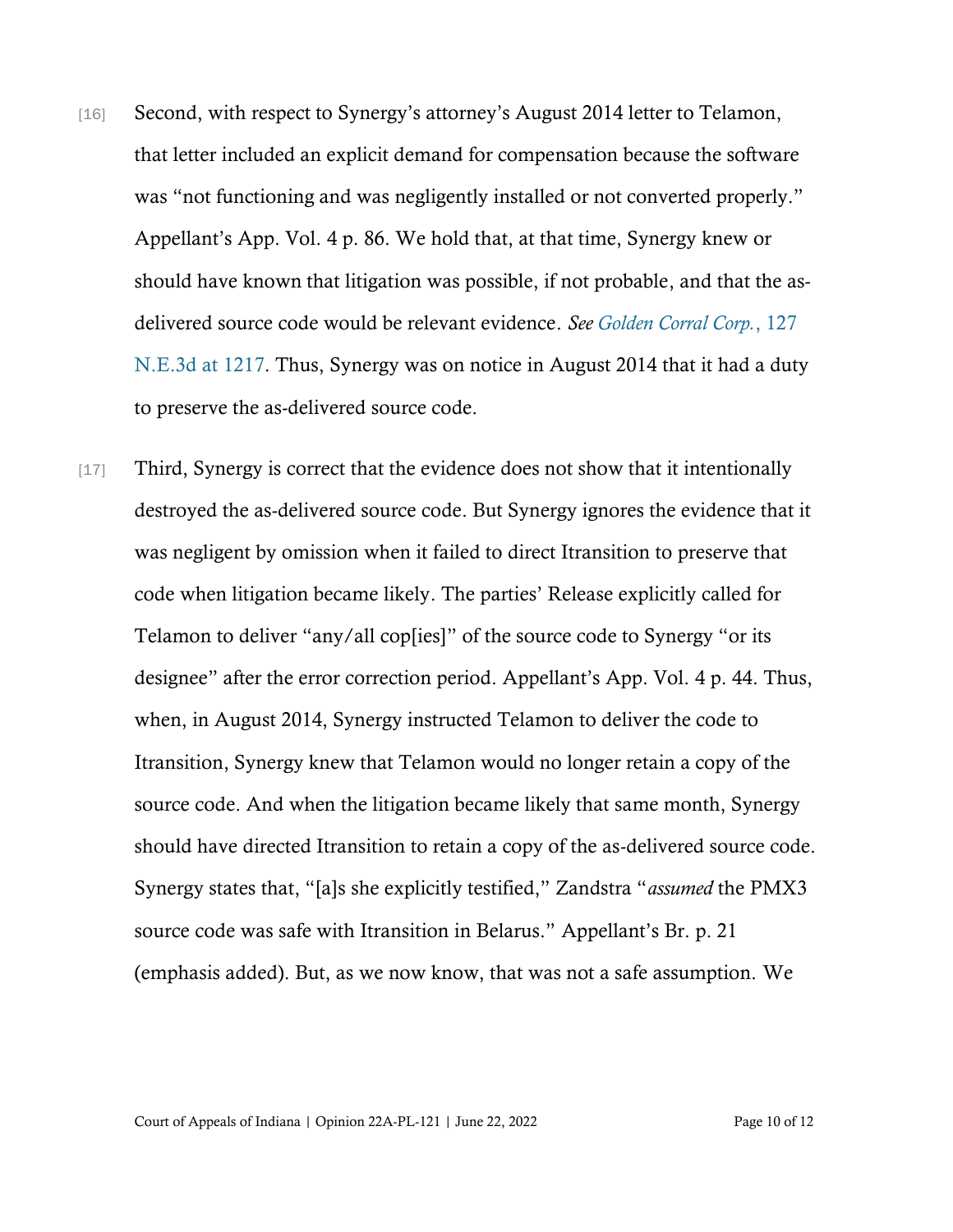agree with the trial court that Synergy was negligent when it failed to preserve the as-delivered source code.<sup>4</sup>

[18] Finally, Synergy contends that, because "any loss was inadvertent, not intentional," the "imposition of the 'ultimate' sanction [of dismissal] is unwarranted." Appellant's Br. p. 24. In support of that contention, Synergy cites a single case, which we find readily distinguishable. In *[Huber v. Henley](https://www.westlaw.com/Document/I935a9f43559811d9a99c85a9e6023ffa/View/FullText.html?transitionType=Default&contextData=(sc.Default)&VR=3.0&RS=cblt1.0)*, the District Court directed the defendants to preserve a damaged tractor trailer that had been involved in a collision. [669 F. Supp. 1474, 1476 \(S.D. Ind. 1987\).](https://www.westlaw.com/Document/I935a9f43559811d9a99c85a9e6023ffa/View/FullText.html?transitionType=Default&contextData=(sc.Default)&VR=3.0&RS=da3.0&fragmentIdentifier=co_pp_sp_345_1476) When the tractor trailer was not preserved despite the order, the plaintiffs moved the District Court to impose sanctions that would be "tantamount" to a default judgment against them. *[Id.](https://www.westlaw.com/Document/I935a9f43559811d9a99c85a9e6023ffa/View/FullText.html?transitionType=Default&contextData=(sc.Default)&VR=3.0&RS=da3.0&fragmentIdentifier=co_pp_sp_345_1477)* [at 1477.](https://www.westlaw.com/Document/I935a9f43559811d9a99c85a9e6023ffa/View/FullText.html?transitionType=Default&contextData=(sc.Default)&VR=3.0&RS=da3.0&fragmentIdentifier=co_pp_sp_345_1477) The Court denied the plaintiffs' motion due to "several factors," including that the failure to preserve the evidence was due to "inadvertence (or negligence) rather than willfulness or bad faith," and "the axle and suspension removed from the trailer were not destroyed but were placed in use on another trailer" and available for inspection. *[Id.](https://www.westlaw.com/Document/I935a9f43559811d9a99c85a9e6023ffa/View/FullText.html?transitionType=Default&contextData=(sc.Default)&VR=3.0&RS=da3.0)* Moreover, the Court noted that the plaintiffs "apparently did not consider the front axle and suspension of the trailer extremely crucial to their defense until they learned of this violation of the court's order." *[Id.](https://www.westlaw.com/Document/I935a9f43559811d9a99c85a9e6023ffa/View/FullText.html?transitionType=Default&contextData=(sc.Default)&VR=3.0&RS=da3.0)*

<sup>&</sup>lt;sup>4</sup> Synergy alleges that the trial court's finding of negligence is inconsistent with the court's alleged acknowledgement during oral argument that the destruction of the as-delivered source code was "inadvertent." But taken in context, the court used the word "inadvertent" when it merely assumed inadvertence for the sake of argument. And, in any event, the definition of "inadvertent" is "unintentional," so something can be both inadvertent and negligent. *See* Merriam-Webster, https://www.merriamwebster.com/dictionary/inadvertent (last visited June 9, 2022).